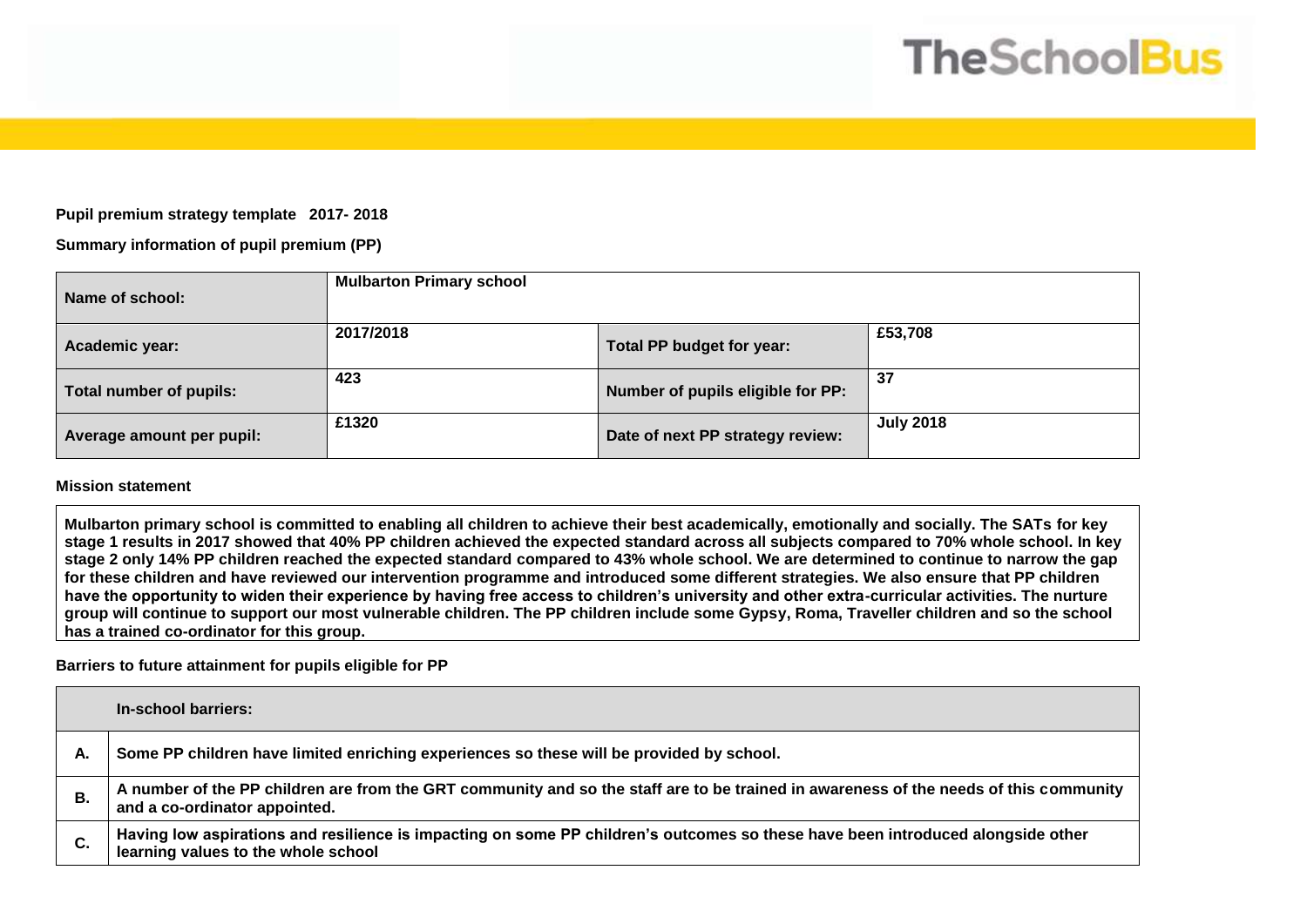|    | <b>External barriers:</b>                                                                                                                                                                                          |
|----|--------------------------------------------------------------------------------------------------------------------------------------------------------------------------------------------------------------------|
| D. | PP children have good attendance records but some issues around parental engagement which are being addressed via the monthly newsletter and the introduction of home learning as well as termly parent workshops. |
|    | Children whose parents cannot afford extra-curricular events eg after school clubs and trips                                                                                                                       |

## **Aims and outcomes**

| Desired outcome:                  |                                                                                                                                    | How this will be achieved:                                                               |  |  |  |
|-----------------------------------|------------------------------------------------------------------------------------------------------------------------------------|------------------------------------------------------------------------------------------|--|--|--|
| А.                                | Wider vocabulary and bank of knowledge and experiences to draw<br>on. Ensuring the emotional resilience is strong to support this. | Increased enriching experiences for PP children alongside their<br>peers eg live theatre |  |  |  |
| В.                                | GRT community represented and needs recognised<br>Ongoing appointment of GRT co-ordinator                                          |                                                                                          |  |  |  |
| C.                                | Increased parental involvement                                                                                                     | Continuing termly workshops, weekly newsletters, class blogs and<br>parent forums        |  |  |  |
| How improvement will be measured: |                                                                                                                                    |                                                                                          |  |  |  |
| А.                                | Good progress for all PP children which shows the difference has diminished across school                                          |                                                                                          |  |  |  |
| В.                                | Parents engaging in learning. Increased attendance at parent workshops                                                             |                                                                                          |  |  |  |
| C.                                | Good progress for GRT community of children to at least in line with the majority of the school.                                   |                                                                                          |  |  |  |